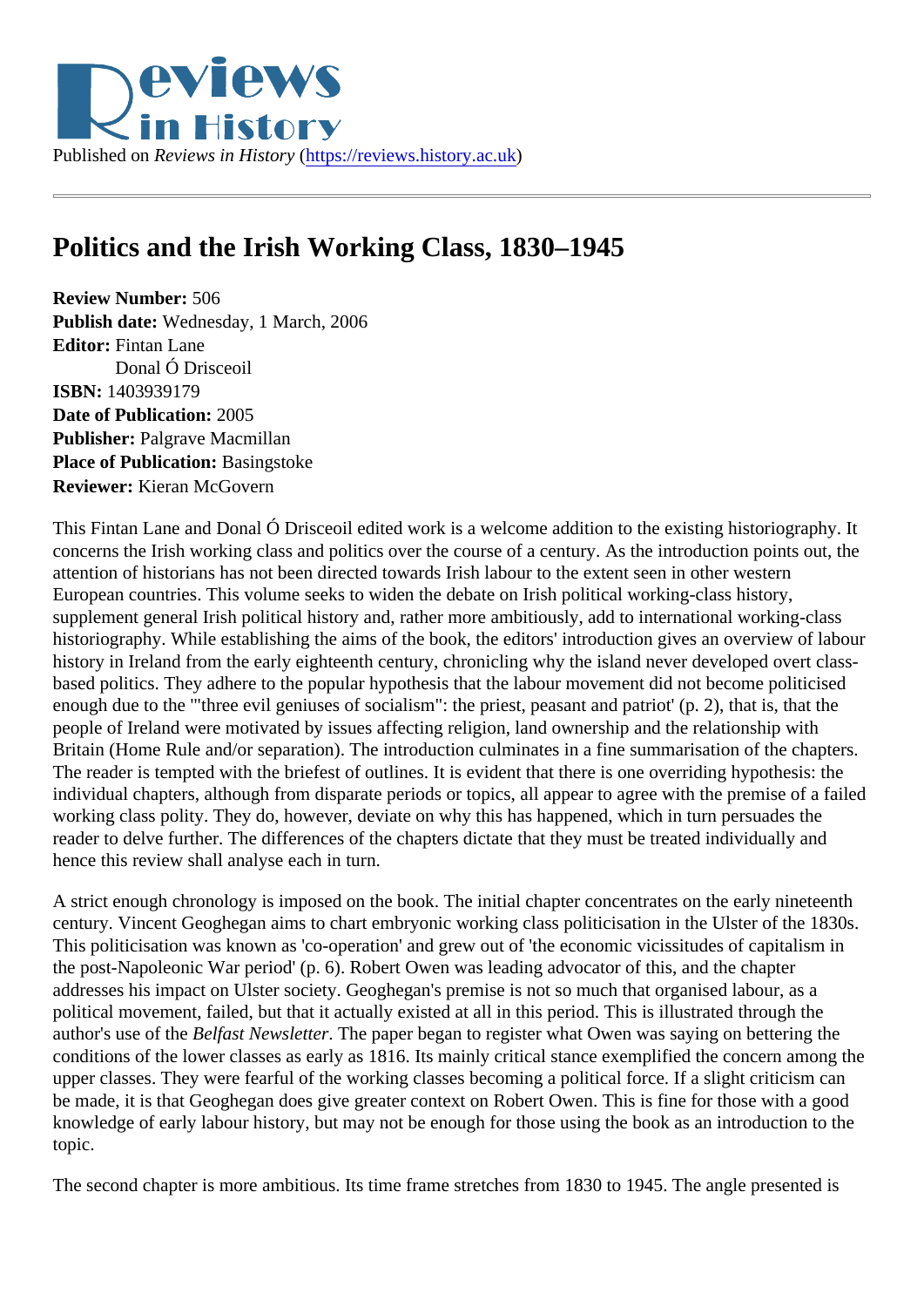also bold. It examines labour and politics through colonisation and, more interestingly, mental colonisation. O'Connor explains these two concepts at the start. The appeal for the reader is in examining the piece to see how O'Connor incorporates these concepts. He intends to deviate from the long-held reasons for labour's failure to politicise sufficiently in Ireland. Instead of laying the blame at religion, land or nationalism, he aims to illustrate that while labour was successful in the formation of trade unions, the more political aspect faltered due to colonisation or mental colonisation. The chapter provides a very clear and concise argument and successfully challenges the historiography. O'Connor's writing style lends itself to making the hypothesis persuasive; he contends that the labour movement in Ireland did not politicise successfully because labour was unable or unwilling to shake of the 'British yoke', despite the political revolution and establishment of the Free State. Even as late as the 1940s, O'Connor infers, British influence was seen to be impacting on decisions made by the representatives of Irish labour. Although his argument is persuasive, it is difficult accept it as the major cause of labour's inability to make headway. The continued influence of Britain is too easy an assumption, and other accepted components are integral to the story.

Luddy's opening is captivating. She lays out an account of Irish women striking in 1912. One therefore expects to discover just what bearing women had on the labour movement between 1830 and 1945. The early momentum, however, is somewhat lost in her definitions of what 'work' is and the problems the term leads to in women's history. This is important to establish, nonetheless, so as to allow the reader to understand Luddy's parameters. The chapter concentrates on narrating instances of working-class women engaging in political activities. These are interesting in themselves but there is an impression that more is needed in terms of analysis. The impact of women on labour history is not really assessed. The author bemoans the lack of research into the role of women in the Land League and the Anglo-Irish War. She also highlights the little work that has been done on the suffragette movement in Ireland. The fact that the chapter has such a large time frame does not allow for greater analysis. An important achievement of the chapter, however, is that it clearly draws attention to an area that deserves greater research.

The north-east corner of Ireland, and especially the city of Belfast, has long held an interest for those attempting to write a socialist history of Ireland. It was, of course, the most industrialised region of Ireland and hence resembled areas of Britain and Germany where socialism flourished and left-right politics emerged. Hirst's point in her chapter, 'Politics, sectarianism and the working class in nineteenth-century Belfast' is that is this view is a misnomer. Left-right politics never had a chance in Belfast and, by extension, Ulster, as sectarianism had gained a hold much earlier than previously imagined. The strength of this argument is ably put across. The sheer quality and quantity of sources used by Hirst are testament to the persuasiveness of her argument. Although she reasons differently f rom the overarching causes as laid out in the introduction, the result is the same. Despite all the indicators that socialism should have emerged as a political force in Belfast, it did not due to the prevalence of a 'green-orange' polity. The nature of this argument does, however, see Hirst drift sometimes from the focus of the book, the working classes and labour, into areas where she seems more comfortable, namely discussing nationalism.

Kinealy examines Chartism and she links it to O'Connelites and the 1848 Uprising. The Chartists were attempting to reform the British parliamentary system, while tagging on greater autonomy for Ireland to their demands. This was mainly because a number of leading Chartists were Irish. This should have tied in neatly to Daniel O'Connell's efforts to repeal the Act of Union. Unfortunately it is only upon reaching Kinealy's conclusion is one totally sure what the argument is. The thesis presented is that there is crossover of cooperation between the working classes of the two islands, at least certainly at the leadership level. The British government became increasingly concerned about this crossover, especially after the revolution in France of 1848 and the radicalism that it inspired among the Irish, most notably the Young Irelanders. After reading the conclusion it becomes much easier to assess the main body of the chapter.

The great manifestation of Irish labour having a dramatic impact on society and politics is the land issue. This is an area where it is possible to see labour develop and achieve its aims. It can probably be argued, and Lane does, that this movement overachieved. Instead of creating left-right polity, the labouring classes became small landowners, which resulted in the creation of a large rural conservative society. This is the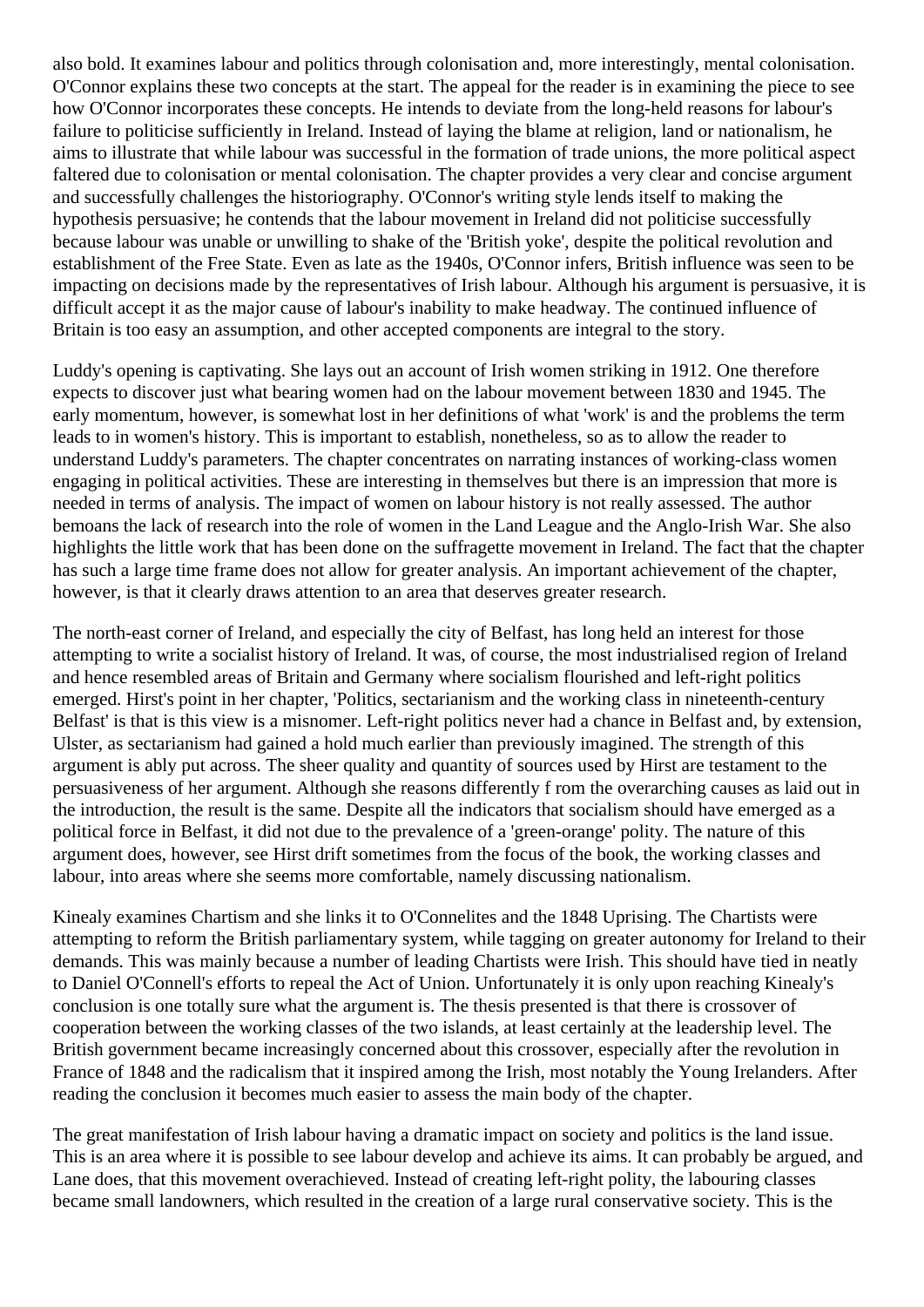longest and most detailed of the chapters, as it perhaps needs to be because of the significance of this period in Irish history and its impact on the political revolution that occurs in the next century. Lane's chapter first explains the major shift among the working classes in the aftermath of the Famine. The labouring classes were particularly decimated. It is in the next section, assessing the Land League movement, that the piece gains its more powerful tone. Initially the movement was run by and run for the lower classes. The League was highly successful in achieving its aims. The response of the British government to the land issue saw the League lose some of its power. Land legislation was passed at Westminster addressing some of the grievances. As Lane also points out, it increasingly became a vehicle for mobilising the people on other issues, such as Home Rule. Effectively, the growing nationalism of Ireland saw the land movement lose focus: it 'had to subscribe to the belief that class interests are less important that the "national interest"' (p. 135).

Understandably, Belfast is the dominant city in this book when discussing politics and the working class, although it could be said that Dublin deserves mention too. Surprisingly, but positively so, Maura Cronin directs our attention to Cork and Limerick in an attempt to assess the role of labour and Parnellism. The chapter's introduction makes clear her aim to identify which interpretation of Parnellism was taken among the labouring classes of the two cities. She also lays out her justification for choosing Cork and Limerick: they have enough similarities to provide coherent comparison – something Dublin, due to its size, and Belfast, with its sectarianism, could not. The first section of the chapter concentrates on narrating the trade union activity of the two cities. The impact of the trade unions on Parnell and Parnellism is discussed but, as a central theme, it is not strong. Cronin does accept that nationalism, in its many forms, had a strong influence on the restriction of socialism, and she considers further the first of the 'evil geniuses', the priest, and religion in general. This, apart from in the sectarian context of earlier chapters, is the first time in the book that the Church is really tackled. Cronin asserts that the power that the Church was able to exert restricted socialism within the two cities.

The focus returns to Belfast for the eighth chapter. Patterson's 'William Walker, labour, sectarianism and the Union, 1894–1912' is an examination of socialist politics in the city before and during a time when the Union came under greater threat than ever before. Patterson asserts that between 1895 and 1905, when a Conservative administration in London was attempting to kill Home Rule with kindness, pan-Protestant unity was lost, allowing for class issues to come forward. That this was unsuccessful was no surprise, but again it offers a tantalising glimpse into a 'what if' history. Once a Liberal government was back in power, Protestant uneasiness over the Union returned, thereby suffocating the nascent socialist movement within the city.

Ireland's greatest socialist, James Connolly, casts a long shadow over working-class historiography. Helga Woggon's chapter on Connolly's legacy in the revolutionary period illustrates perfectly how socialism has been subsumed in Ireland. She considers the many ways in which Connolly's inheritance has been used and, at times, abused by various political parties in Ireland – a situation in some ways created by Connolly's complex character: different political movements and parties have laid claim to whichever aspect of Connolly suits them. What really makes Woggon's chapter, though, is the way in which she weaves Connolly's legacy into areas less obviously connected to the man, offering evidence, for example, of how the Catholic Church was able to merge Connolly's idealism to their message.

Conor Kostick's political leanings are evident in this chapter. He gives great credence to the involvement of the working classes during the Anglo-Irish War. He infers that it was labour militancy that contributed in a significant fashion to the success that was achieved by December 1921: 'In so far as the core administration of the colony was rocked, it was by the intervention of the working class.' (p. 190) How well does Kostick defend his claims? The chapter works, on the whole, and his hypothesis certainly holds firm when reassessing the War of Independence. Kostick is able to present many instances where organised workingclass action resulted in the British authorities being unable to administer their rule in Ireland. He does allow the significance of the impact labour had to be exaggerated though, especially in the post-Treaty period. He proposes that the pro-Treaty government was so repressive against the Munster Republic because of the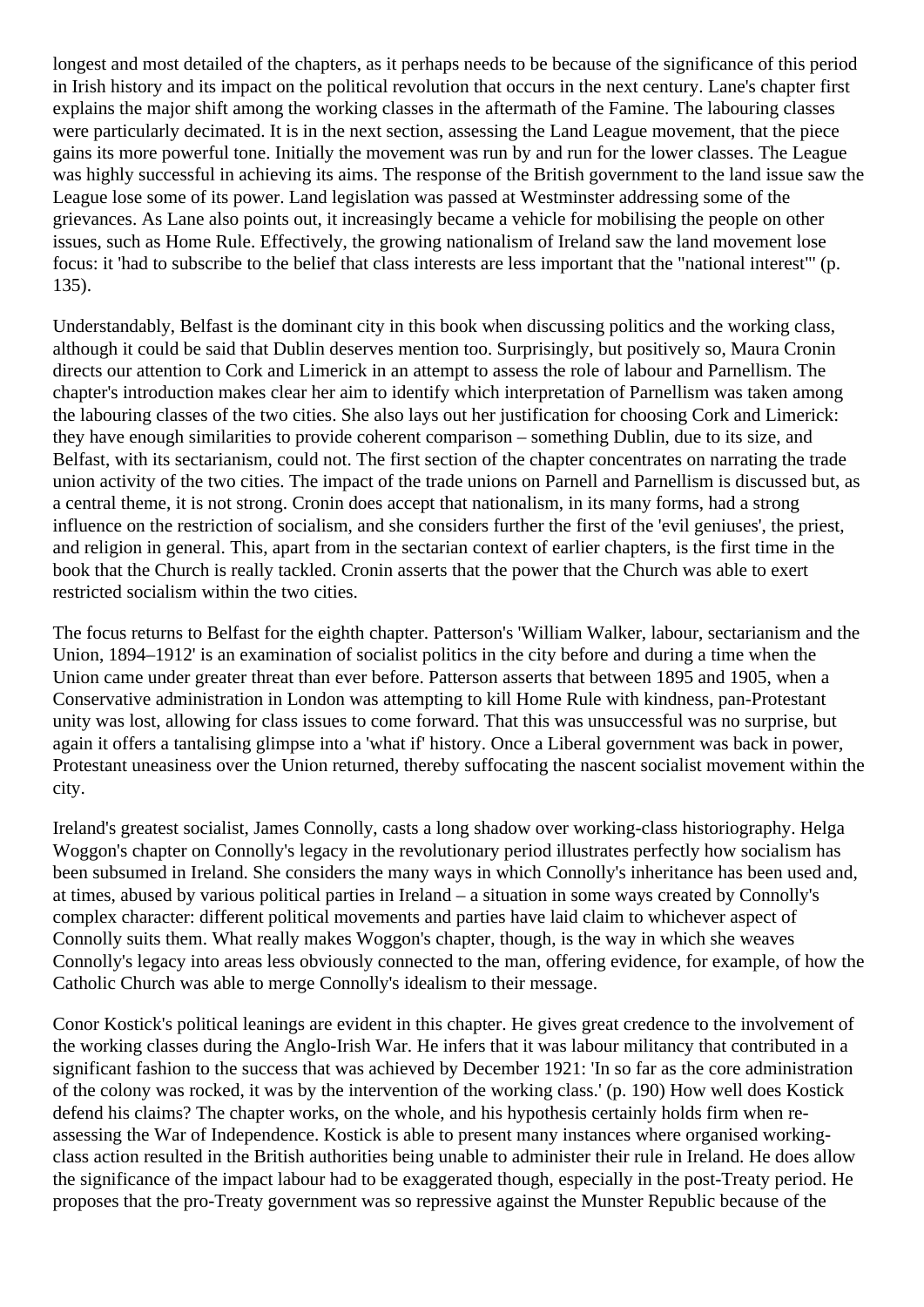growing socialism visible throughout this period. A long quote from Larkin about the state of Ireland in 1923, which closes the chapter, is further testimony to the author's personal politics and his feelings towards the new Irish establishment.

The years after revolution can lead to radicalism. However in Ireland this was not to be the case: conservatism was the prevalent ideology of the Cumann na nGaedheal government. Even the election of Fianna Fáil, which had a solid working-class electorate, failed to see labour achieve much between 1923 and 1939. Fearghal McGarry's detailed chapter explains exactly why working class politics failed to ignite in Ireland. He does not necessarily reveal anything new in his piece, but the comprehensiveness of the work makes it essential reading. It recounts the moment at which the Labour party looked as if it were about to make an impact on the political landscape, only for it to fall back at the next election due to the reawakening of non-class-driven issues, such as nationalism and republicanism, anti-British sentiment or the role of the Church. McGarry's chapter clearly, and with great attention to detail, supports the volume's central hypothesis.

In the post-partition era, and with nationalists unsure of participating in the new government structures, it looked as though the labour movement might be able to make an impact in Northern Ireland. Graham Walker illustrates why the Northern Ireland Labour Party failed to find a dominant voice in the region's political scene. The Ulster Unionist Party recognised the threat from the left, and, as a party intent on consolidating its position, set about removing the need for a labour party. It did this by accepting decisions from Westminster that were liberal or even left-leaning, while continuing to play up threats to the continued existence of Northern Ireland. Walker, succinct as ever, gives the reader a brief background of labour in Ulster before going on to map out the NILP's organisation and development. He is somewhat sympathetic to the NILP – 'the party's dissenting voice was a valuable contribution to a troubled society and polity' (p. 243) – but concludes that the overbearing sectarianism of Northern Ireland nullified the impact the NILP had.

Richard Dunphy's examination of how Fianna Fáil cultivated support among the working classes in its first decade provides material for the penultimate chapter. The party managed to weld together the rural working class, socialist or leftist republicans as well as members of the proletariat (urban workers). Not only was it able to take on the established Cumann na nGaedheal but it also took support from the Labour Party. Dunphy sets out to explain why Fianna Fáil was able to do this. He does manage this, but unfortunately the vast majority of his sources seem to be secondary. Margaret Canovan's article for *Political Studies* seems to dominate the first section of the chapter, detracting from Dunphy's hypothesis somewhat.

The final chapter by Donal Ó Drisceoil typifies much that is excellent in this book. The chapter is well structured and well argued. It centres on working-class politics during the 'Emergency' and how, once again, there appeared to be a chance that a left-right politicisation of Ireland might happen. This ties perfectly into the whole concept of the volume, and is something that the majority of the authors seem to adhere to. Ó Drisceoil alludes to the fact that this period can be used as a near perfect case study of why socialism never achieved a lasting impact in Irish politics. At the centre of this is Fianna Fáil, pulling the various strings to thwart labour.

Taken as a whole, this edited volume is a welcome addition to Irish working-class historiography. It goes some way to tighten the accepted reasons for the lack of left-right politics in Ireland, north and south, while offering glimpses of when this development may have broken through the barriers of religion, nationalism and ownership of the land. Rather surprisingly, the Dublin Lockout of 1913 and a substantial study of Larkin are not included. One would have imagined that Dublin as a whole deserved greater attention. This, however, should not take away from the importance or enjoyment of the volume. The reading of *Politics and the Irish Working Class*, 1830–1945 prompts the reader to delve further, and the range and wealth of sources contained within illustrate plenty of scope for further research.

March 2006